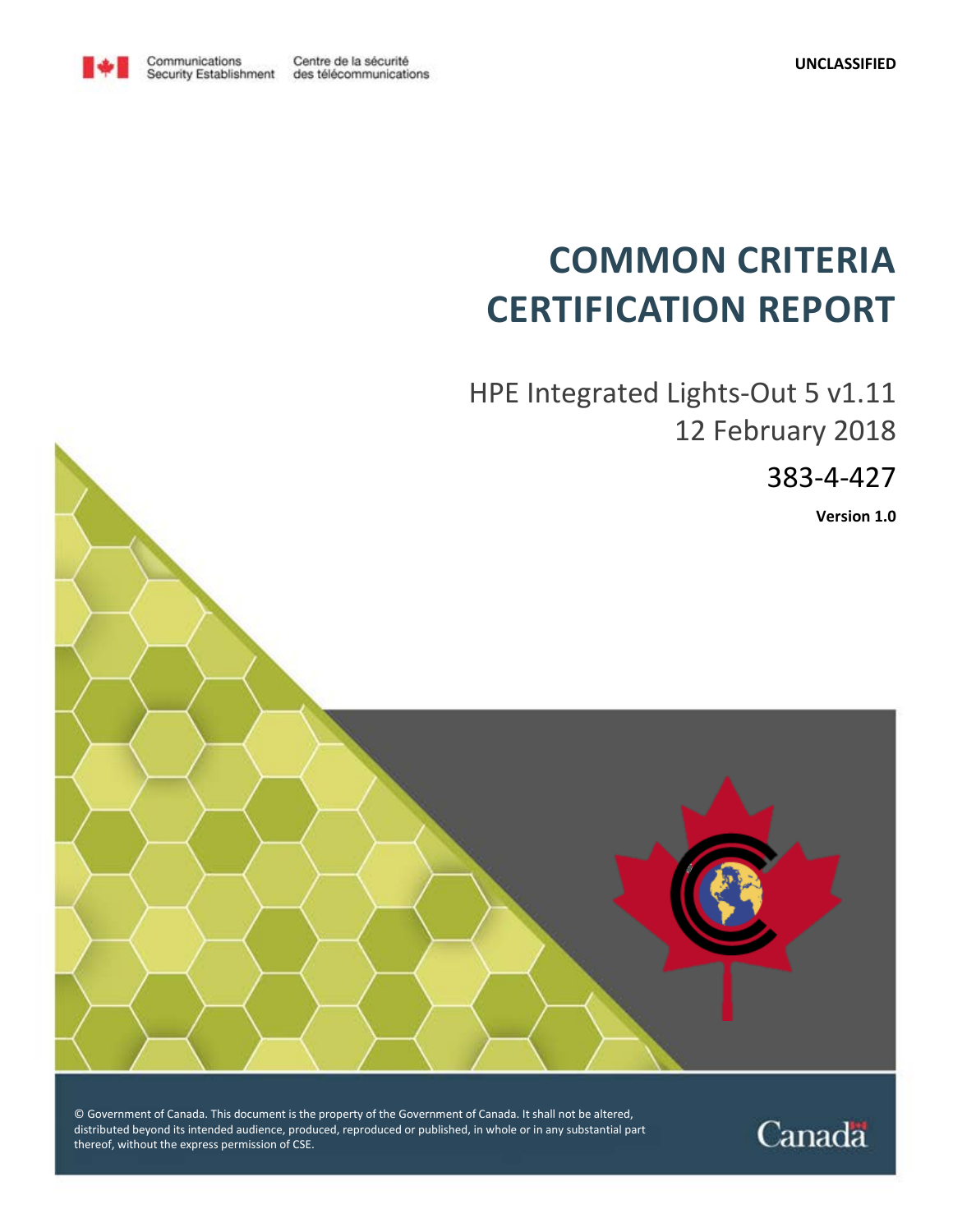

## FOREWORD

This certification report is an UNCLASSIFIED publication, issued under the authority of the Chief, Communications Security Establishment (CSE). Suggestions for amendments should be forwarded through departmental communications security channels to your Client Services Representative at CSE.

The Information Technology (IT) product identified in this certification report, and its associated certificate, has been evaluated at an approved evaluation facility – established under the Canadian Common Criteria Scheme – using the Common Methodology for Information Technology Security Evaluation, Version 3.1 Revision 4, for conformance to the Common Criteria for Information Technology Security Evaluation, Version 3.1 Revision 4. This certification report, and its associated certificate, applies only to the identified version and release of the product in its evaluated configuration. The evaluation has been conducted in accordance with the provisions of the Canadian CC Scheme, and the conclusions of the evaluation facility in the evaluation report are consistent with the evidence adduced. This report, and its associated certificate, are not an endorsement of the IT product by the Communications Security Establishment, or any other organization that recognizes or gives effect to this report, and its associated certificate, and no warranty for the IT product by the Communications Security Establishment, or any other organization that recognizes or gives effect to this report, and its associated certificate, is either expressed or implied.

If your department has identified a requirement for this certification report based on business needs and would like more detailed information, please contact:

ITS Client Services Telephone: (613) 991-7654 E-mail: [itsclientservices@cse-cst.gc.ca](mailto:itsclientservices@cse-cst.gc.ca)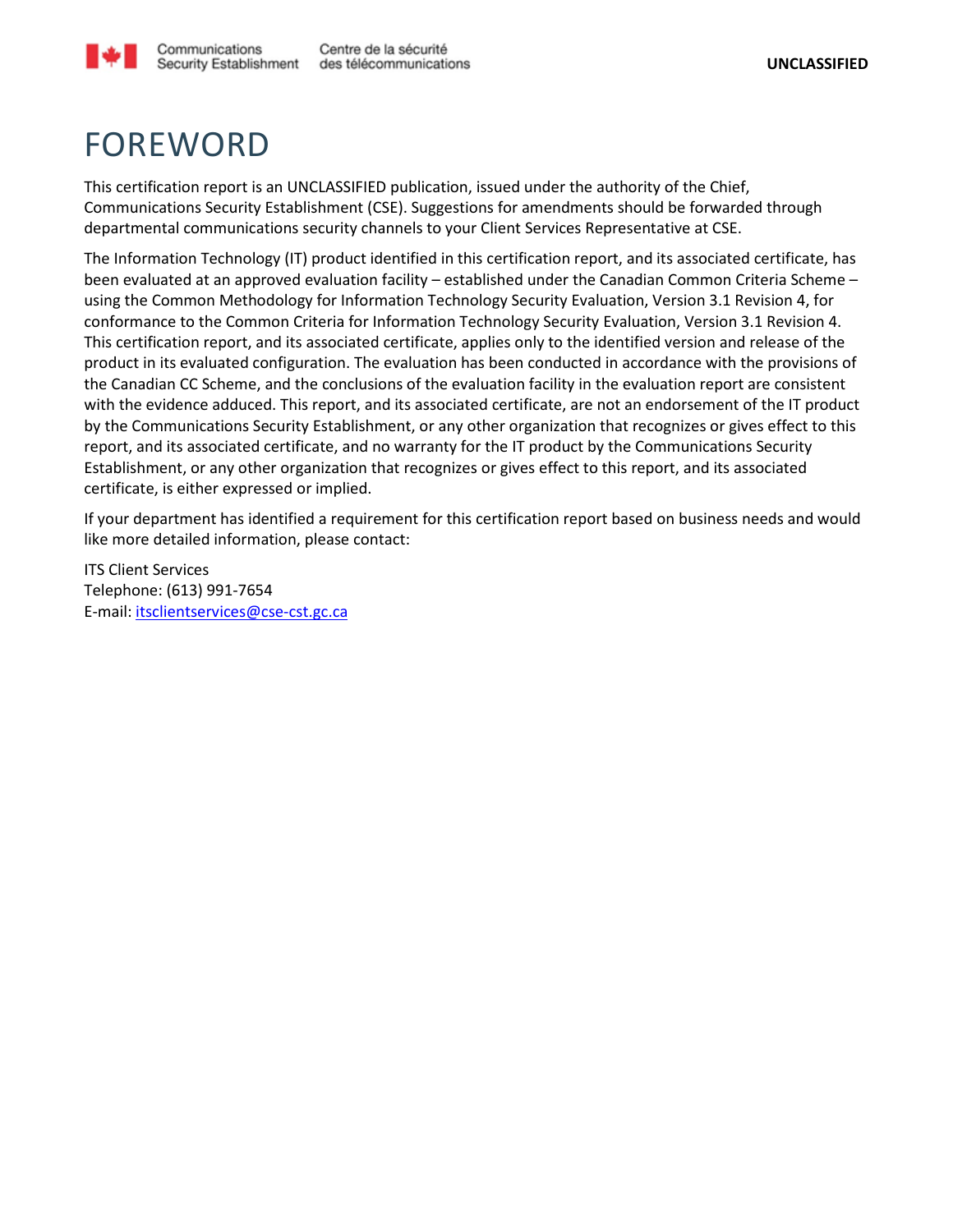

## **OVERVIEW**

The Canadian Common Criteria Scheme provides a third-party evaluation service for determining the trustworthiness of Information Technology (IT) security products. Evaluations are performed by a commercial Common Criteria Evaluation Facility (CCEF) under the oversight of the Certification Body, which is managed by the Communications Security Establishment.

A CCEF is a commercial facility that has been approved by the Certification Body to perform Common Criteria evaluations; a significant requirement for such approval is accreditation to the requirements of ISO/IEC 17025:2005, the General Requirements for the Competence of Testing and Calibration Laboratories.

By awarding a Common Criteria certificate, the Certification Body asserts that the product complies with the security requirements specified in the associated security target. A security target is a requirements specification document that defines the scope of the evaluation activities. The consumer of certified IT products should review the security target, in addition to this certification report, in order to gain an understanding of any assumptions made during the evaluation, the IT product's intended environment, the evaluated security functionality, and the testing and analysis conducted by the CCEF.

The certification report, certificate of product evaluation and security target are posted to the Certified Products list (CPL) for the Canadian CC Scheme and to the Common Criteria portal (the official website of the International Common Criteria Project).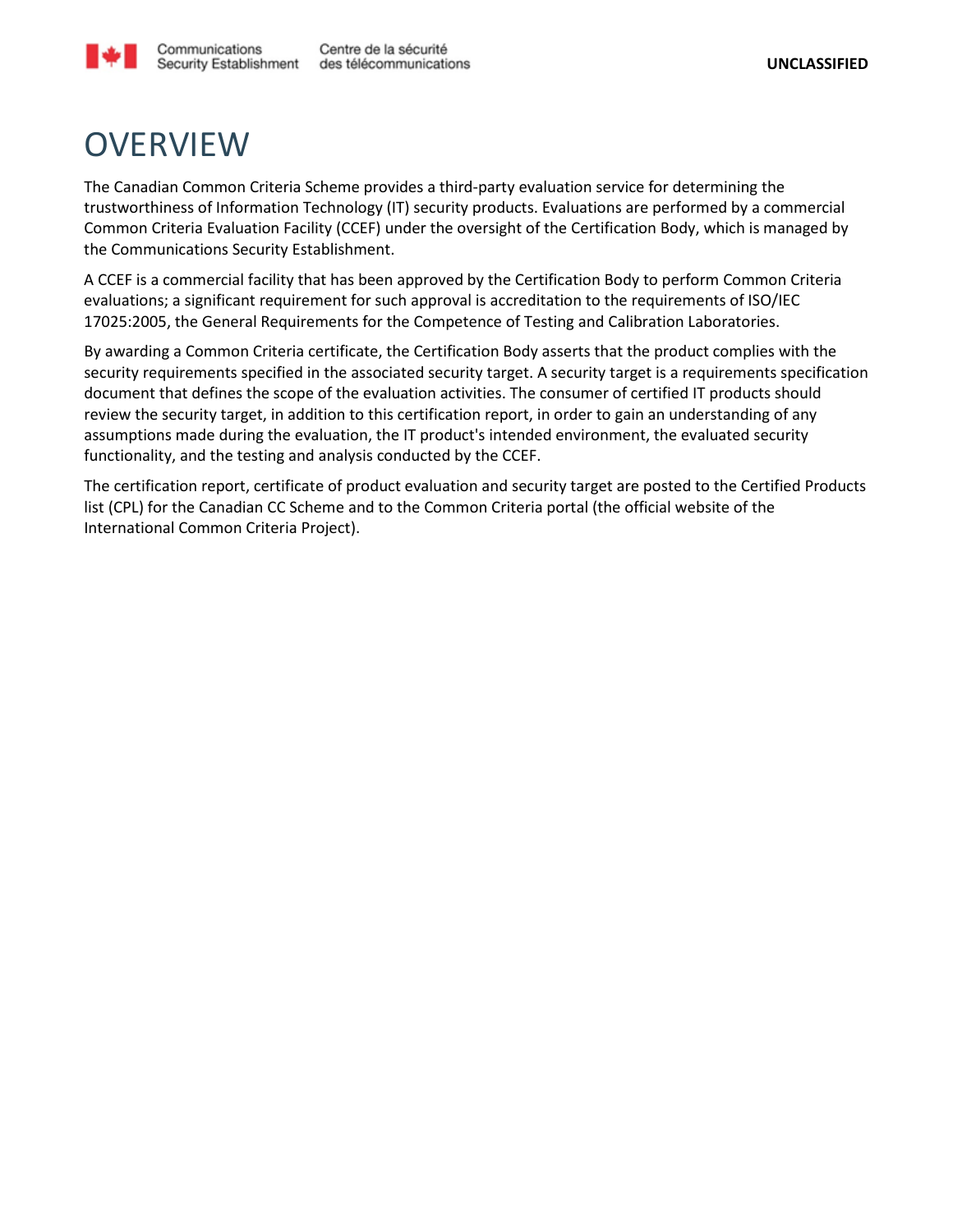

## **TABLE OF CONTENTS**

| 1                       |     |  |  |  |
|-------------------------|-----|--|--|--|
|                         | 1.1 |  |  |  |
|                         | 1.2 |  |  |  |
|                         | 1.3 |  |  |  |
| $\overline{2}$          |     |  |  |  |
|                         | 2.1 |  |  |  |
| $\overline{\mathbf{3}}$ |     |  |  |  |
|                         | 3.1 |  |  |  |
|                         | 3.2 |  |  |  |
| $\overline{\mathbf{4}}$ |     |  |  |  |
|                         | 4.1 |  |  |  |
| 5                       |     |  |  |  |
|                         | 5.1 |  |  |  |
|                         | 5.2 |  |  |  |
|                         | 5.3 |  |  |  |
| 6                       |     |  |  |  |
|                         | 6.1 |  |  |  |
|                         | 6.2 |  |  |  |
|                         | 6.3 |  |  |  |
|                         | 6.4 |  |  |  |
| $\overline{\mathbf{z}}$ |     |  |  |  |
|                         | 7.1 |  |  |  |
| 8                       |     |  |  |  |
|                         | 8.1 |  |  |  |
|                         | 8.2 |  |  |  |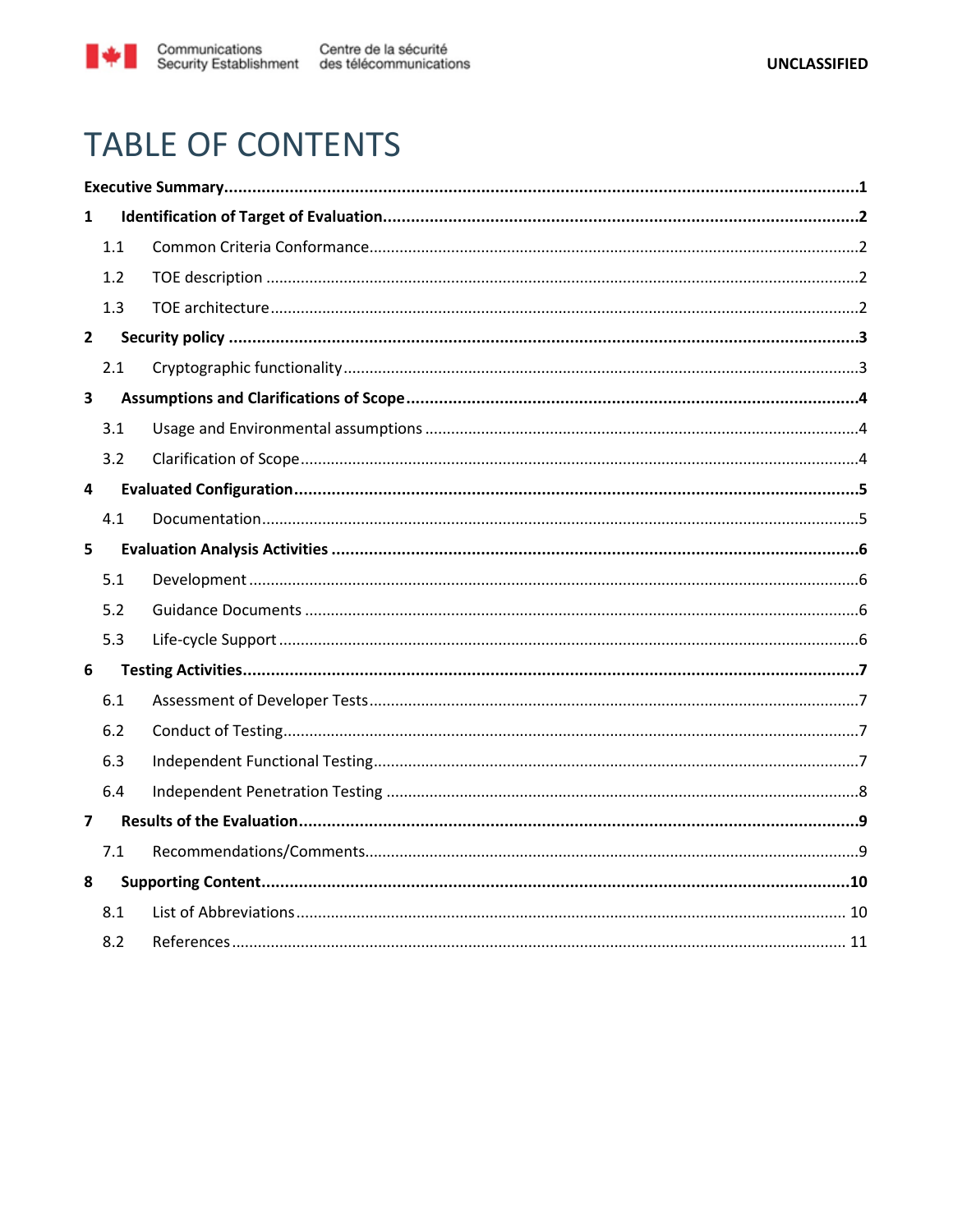

## **LIST OF FIGURES**

| Figure |  |
|--------|--|
|        |  |

## **LIST OF TABLES**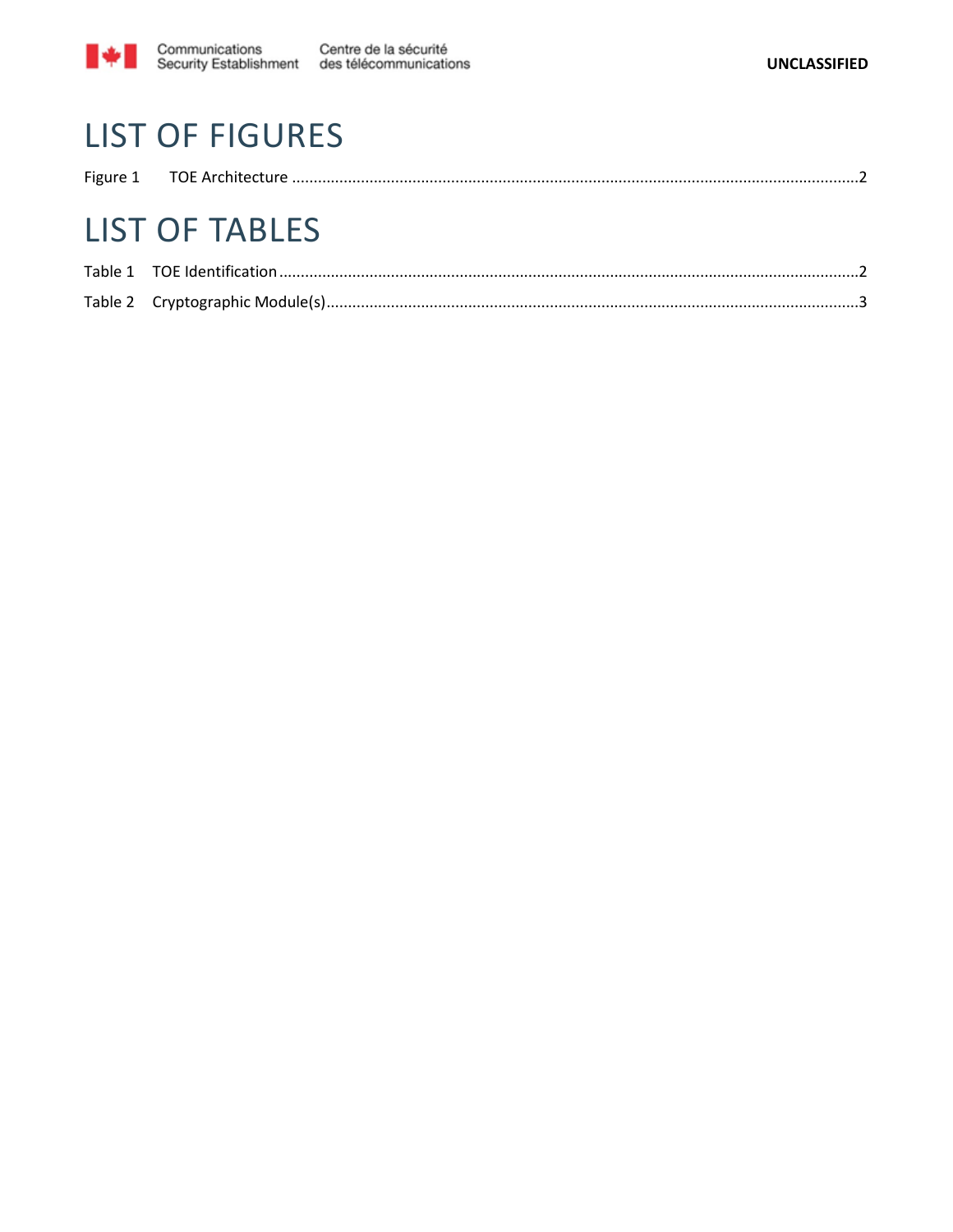

#### **EXECUTIVE SUMMARY**

HPE Integrated Lights-Out 5 v1.11 (hereafter referred to as the Target of Evaluation, or TOE), from Hewlett Packard Enterprise Development LP, was the subject of this Common Criteria evaluation. A description of the TOE can be found in Sectio[n 1.2.](#page-6-0) The results of this evaluation demonstrate that TOE meets the requirements of the conformance claim listed in [Table 1](#page-6-1) for the evaluated security functionality.

CGI IT Security Evaluation & Test Facility is the CCEF that conducted the evaluation. This evaluation was completed 12 February 2018 and was carried out in accordance with the rules of the Canadian Common Criteria Scheme.

The scope of the evaluation is defined by the security target, which identifies assumptions made during the evaluation, the intended environment for TOE, and the security functional/assurance requirements. Consumers are advised to verify that their operating environment is consistent with that specified in the security target, and to give due consideration to the comments, observations and recommendations in this certification report.

Communications Security Establishment, as the Certification Body, declares that the TOE evaluation meets all the conditions of the Arrangement on the Recognition of Common Criteria Certificates and that the product will be listed on the Canadian Certified Products list (CPL) and the Common Criteria portal (the official website of the International Common Criteria Project).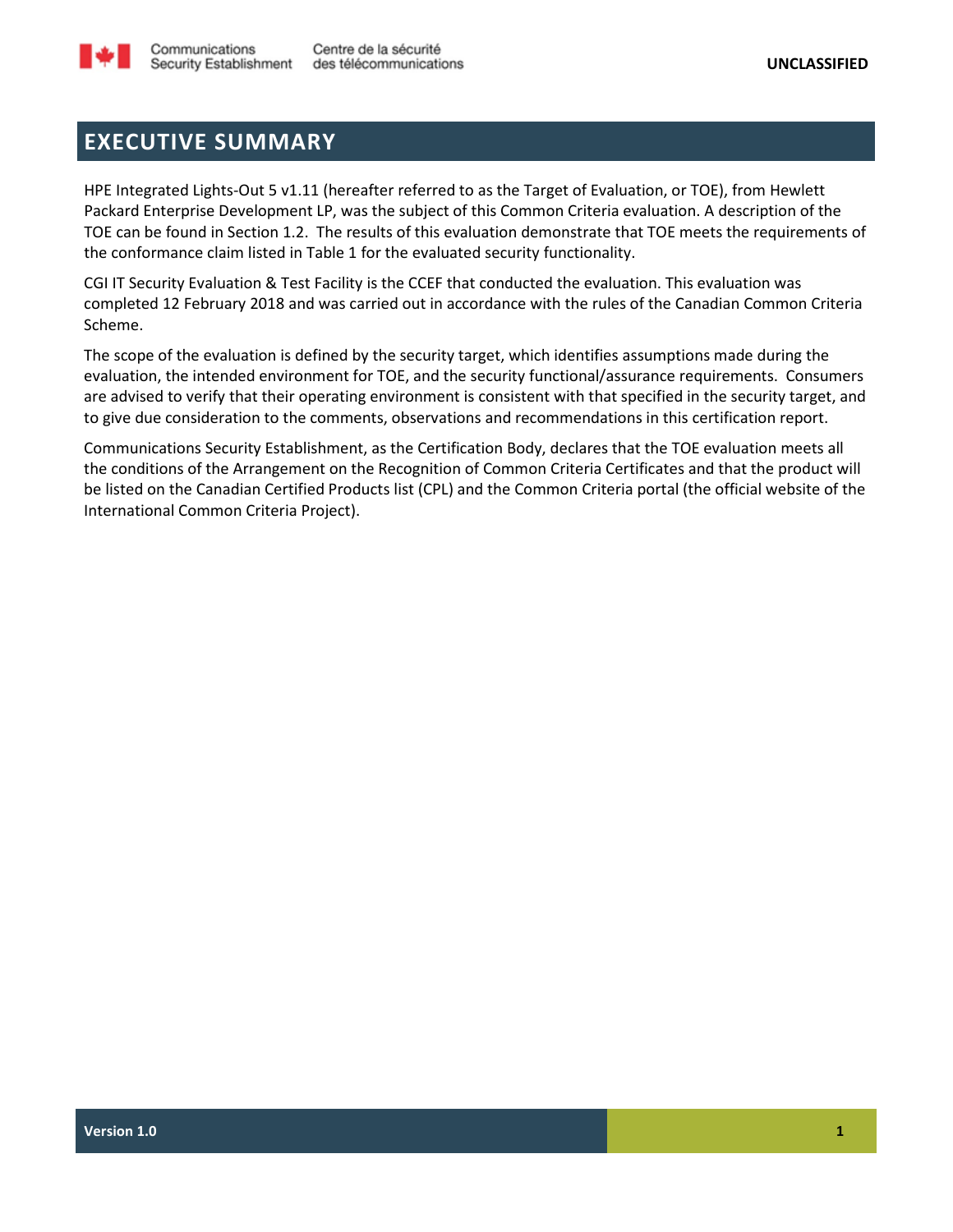

#### **1 IDENTIFICATION OF TARGET OF EVALUATION**

The Target of Evaluation (TOE) is identified as follows:

<span id="page-6-1"></span>

| <b>TOE Name and Version</b><br>HPE Integrated Lights-Out 5 v1.11 |  |
|------------------------------------------------------------------|--|
|                                                                  |  |
| <b>Developer</b><br>Hewlett Packard Enterprise Development LP    |  |
| <b>Conformance Claim</b><br>EAL $2+$ (ALC FLR.2)                 |  |

#### **1.1 COMMON CRITERIA CONFORMANCE**

The evaluation was conducted using the Common Methodology for Information Technology Security Evaluation, Version 3.1 Revision 4, for conformance to the Common Criteria for Information Technology Security Evaluation, Version 3.1 Revision 4.

### <span id="page-6-0"></span>**1.2 TOE DESCRIPTION**

HPE Integrated Lights-Out 5 v1.11 is a hardware-firmware TOE used to simplify initial server setup, monitor server health, provide power and thermal optimization, and provide remote server administration. The TOE is integrated into the motherboard of an HPE ProLiant Gen10 DL or XL server. The TOE is a FIPS 140-2-validated cryptographic module which enables secure communication between system administrators and the TOE and between LDAP and Kerberos servers and the TOE.

#### **1.3 TOE ARCHITECTURE**

A diagram of the TOE architecture is as follows:



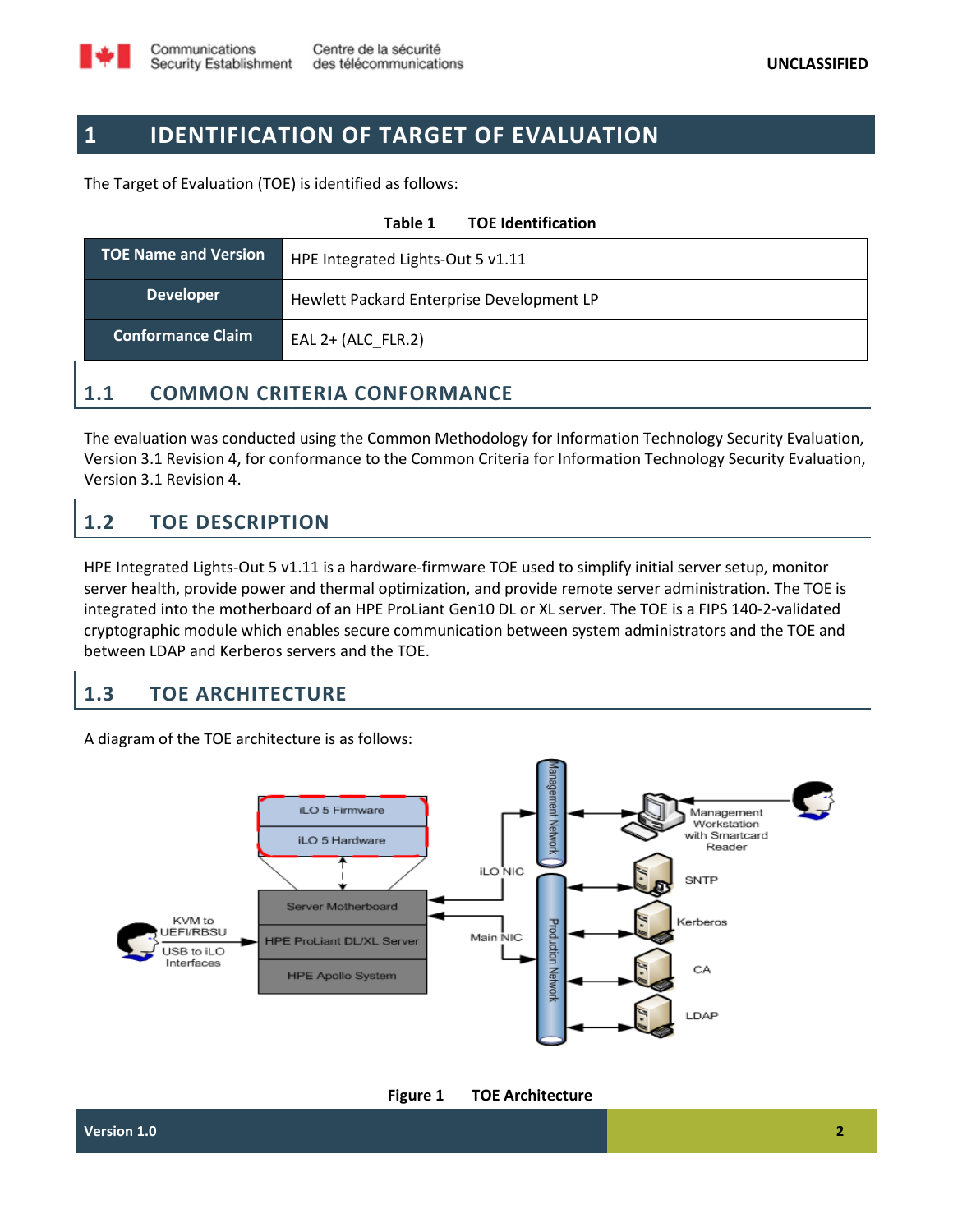

### **2 SECURITY POLICY**

The TOE implements policies pertaining to the following security functional classes:

- Security Audit
- Cryptographic Support
- User Data Protection
- Identification and Authentication
- Security Management
- Protection of the TSF
- TOE Access
- Trusted Path/Channel

Complete details of the security functional requirements (SFRs) can be found in the Security Target (ST) referenced in section 8.2.

#### **2.1 CRYPTOGRAPHIC FUNCTIONALITY**

The following cryptographic module was evaluated by the CMVP and is used by the TOE:

#### **Table 2 Cryptographic Module(s)**

| Cryptographic Module       | <b>Certificate Number</b> |
|----------------------------|---------------------------|
| iLO 5 Cryptographic Module | 3122                      |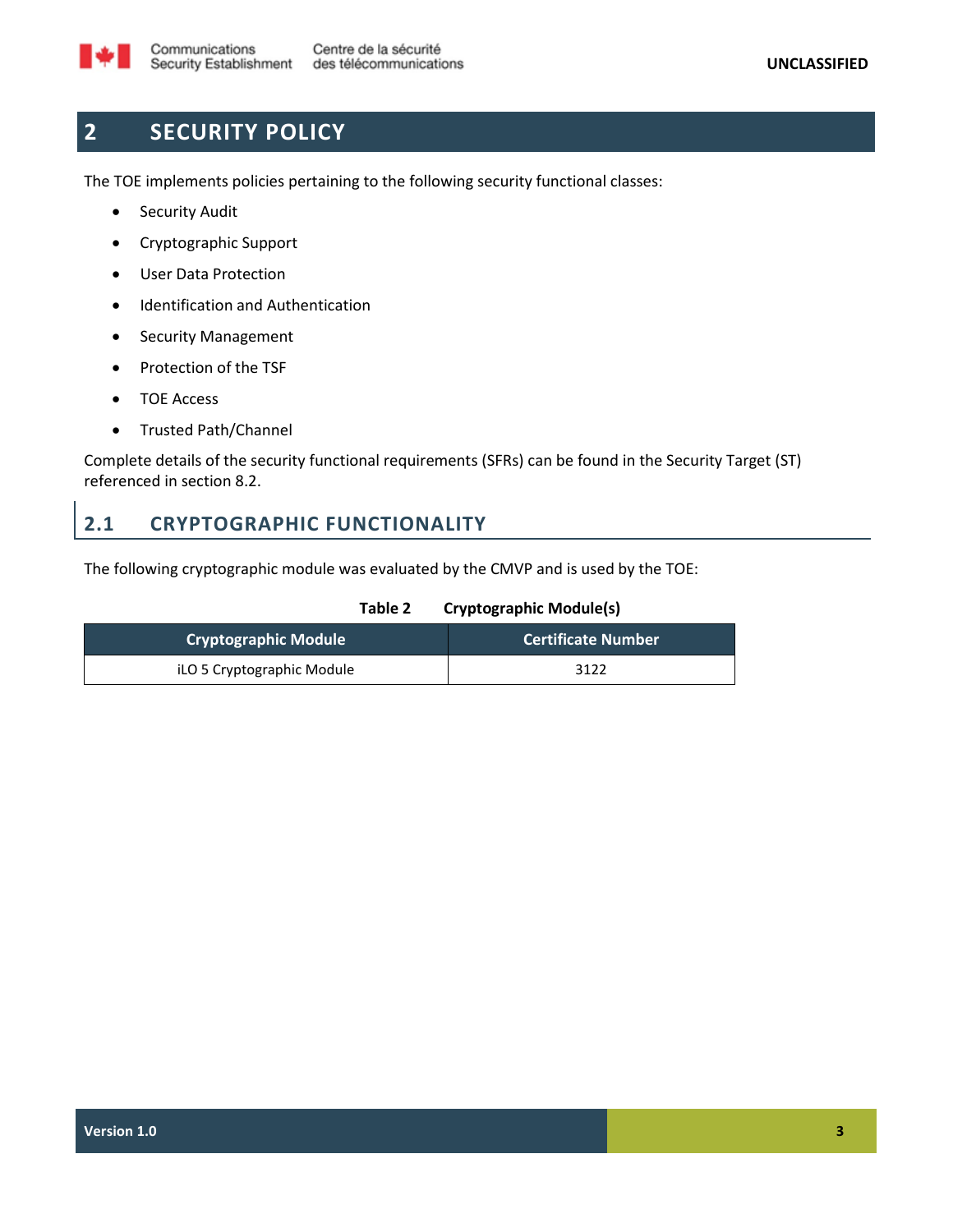

#### **3 ASSUMPTIONS AND CLARIFICATIONS OF SCOPE**

Consumers of the TOE should consider assumptions about usage and environmental settings as requirements for the product's installation and its operating environment. This will ensure the proper and secure operation of the TOE.

#### **3.1 USAGE AND ENVIRONMENTAL ASSUMPTIONS**

The following assumptions are made regarding the use and deployment of the TOE:

- The TOE is located within a controlled access facility.
- There are one or more competent individuals assigned to manage the TOE, its operating environment, and the security of the information it contains. The individuals are non-hostile, appropriately trained, and follow all guidance.
- The TOE will be protected from unauthorized modification.

## **3.2 CLARIFICATION OF SCOPE**

Features and/or functionality that are not part of the evaluated configuration of the TOE are:

- XML Reply
- iLO System Maintenance Switch
- HPE ProLiant DL/XL server operating systems
- HPE Online Configuration Utility (HPONCFG)
- Connecting to an HPE Insight Remote Support device using HPE Insight Online
- iLO iOS application
- iLO Android application
- Using the iLO service port for mass storage
- Use of SNMP functionality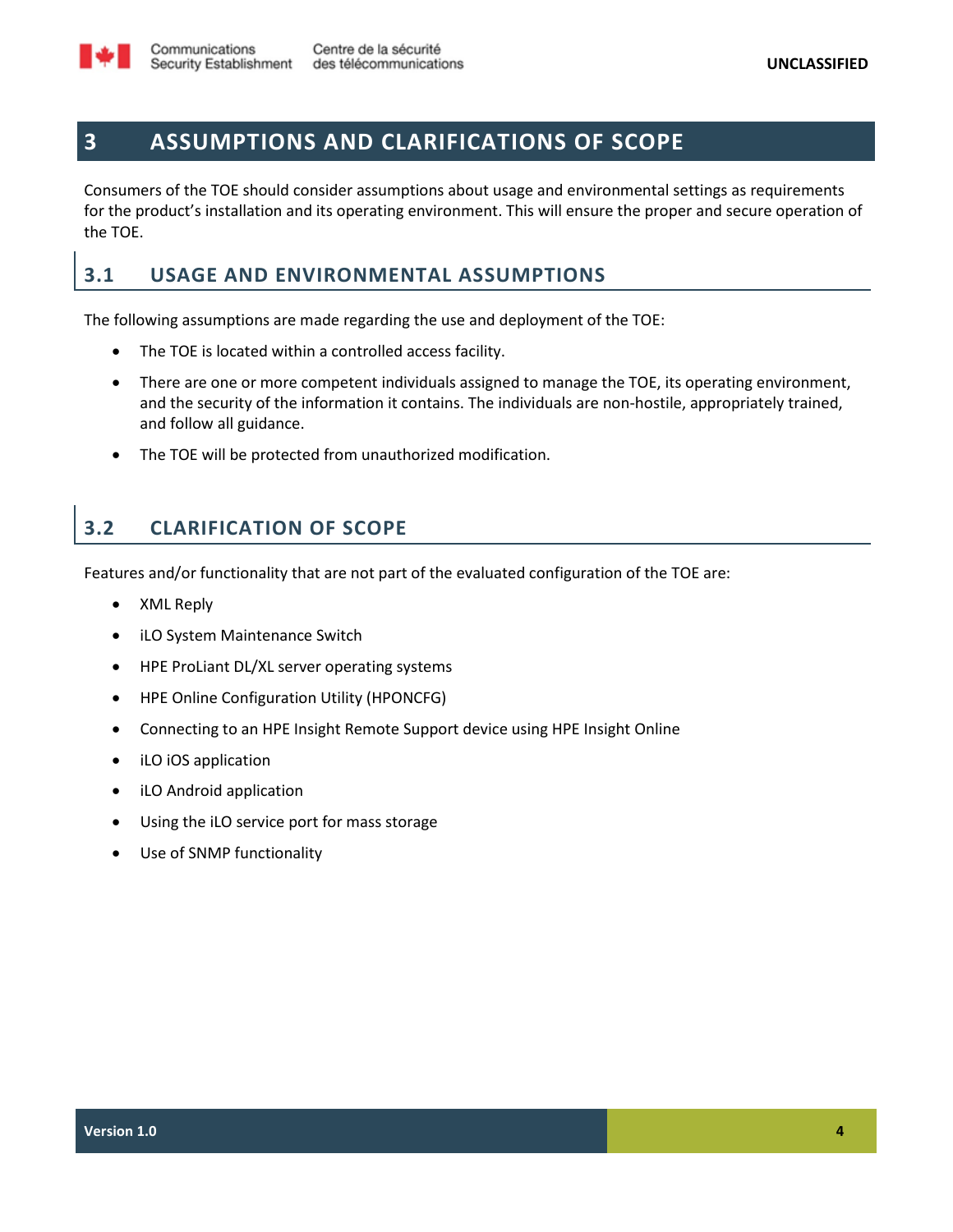

### **4 EVALUATED CONFIGURATION**

The evaluated configuration for the TOE comprises the HPE Integrated Lights-Out 5 v1.11 firmware on a GXP Application Specific Integrated Circuit with the iLO Advanced Premium Security Edition license contained within the following host servers:

- HPE ProLiant Gen10 DL360 Rack Server
- HPE ProLiant Gen10 DL380 Rack Server
- HPE ProLiant Gen10 DL560 Rack Server
- HPE ProLiant Gen10 XL230K Scalable Server

The following components are required in the operational environment:

- LDAP Server
- Certificate Authority Server
- **SNTP Server**
- Kerberos Server
- Smart card reader
- Java Runtime Environment
- Microsoft .NET Framework
- Microsoft, Mozilla Firefox or Google Chrome web browser.

#### <span id="page-9-0"></span>**4.1 DOCUMENTATION**

The following documents are provided to the consumer to assist in the configuration and installation of the TOE:

- a. HPE iLO 5 Scripting and Command Line Guide; Part Number 882043-001; Published: July 2017; Edition: 1
- b. HPE iLO 5 User Guide; Part Number 880740-001; Published: July 2017; Edition: 1
- c. HPE iLO Federation User Guide for iLO 5; Part Number 880724-001; Published: July 2017; Edition: 1
- d. UEFI System Utilities User Guide for HPE ProLiant Gen10 Servers and HPE Synergy; Part Number 881334- 001a; Published: July 2017; Edition: 2
- e. Error Message Guide for HPE ProLiant Gen10 servers and HPE Synergy; Part Number: 873901-002; Published: July 2017; Edition: 1
- f. iLO RESTful API Document;<https://hewlettpackard.github.io/ilo-rest-api-docs/ilo5/>
- g. HPE iLO 5 Cryptographic Module; FIPS 140-2 Non-Proprietary Security Policy; FIPS Security Level: 1; Document Version: 0.6
- h. Hewlett Packard Enterprise Development LP; Integrated Lights-Out 5 v1.11; Guidance Documentation Supplement; Evaluation Assurance Level (EAL): EAL2+; Document Version: 0.5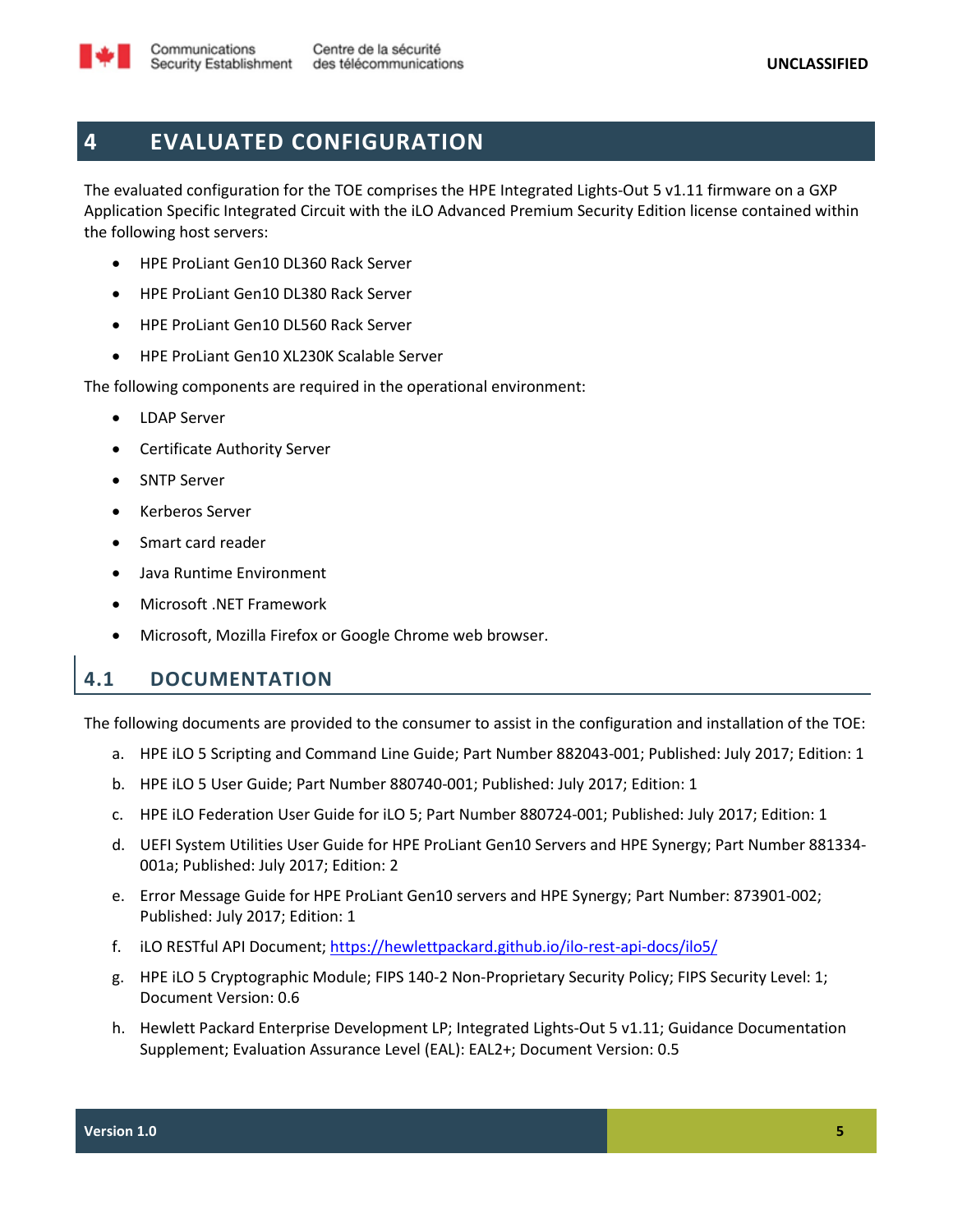

#### **5 EVALUATION ANALYSIS ACTIVITIES**

The evaluation analysis activities involved a structured evaluation of the TOE. Documentation and process dealing with Development, Guidance Documents, and Life-Cycle Support were evaluated.

### **5.1 DEVELOPMENT**

The evaluators analyzed the documentation provided by the vendor; they determined that the design completely and accurately describes the TOE security functionality (TSF) interfaces and how the TSF implements the security functional requirements (SFRs). The evaluators determined that the initialization process is secure, that the security functions are protected against tamper and bypass, and that security domains are maintained.

#### **5.2 GUIDANCE DOCUMENTS**

The evaluators examined the TOE preparative user guidance and operational user guidance and determined that it sufficiently and unambiguously describes how to securely transform the TOE into its evaluated configuration and how to use and administer the product. The evaluators examined and tested the preparative and operational guidance, and determined that they are complete and sufficiently detailed to result in a secure configuration.

Sectio[n 4.1](#page-9-0) provides details on the guidance documents.

### **5.3 LIFE-CYCLE SUPPORT**

An analysis of the TOE configuration management system and associated documentation was performed. The evaluators found that the TOE configuration items were clearly marked.

The evaluators examined the delivery documentation and determined that it described all of the procedures required to maintain the integrity of the TOE during distribution to the consumer.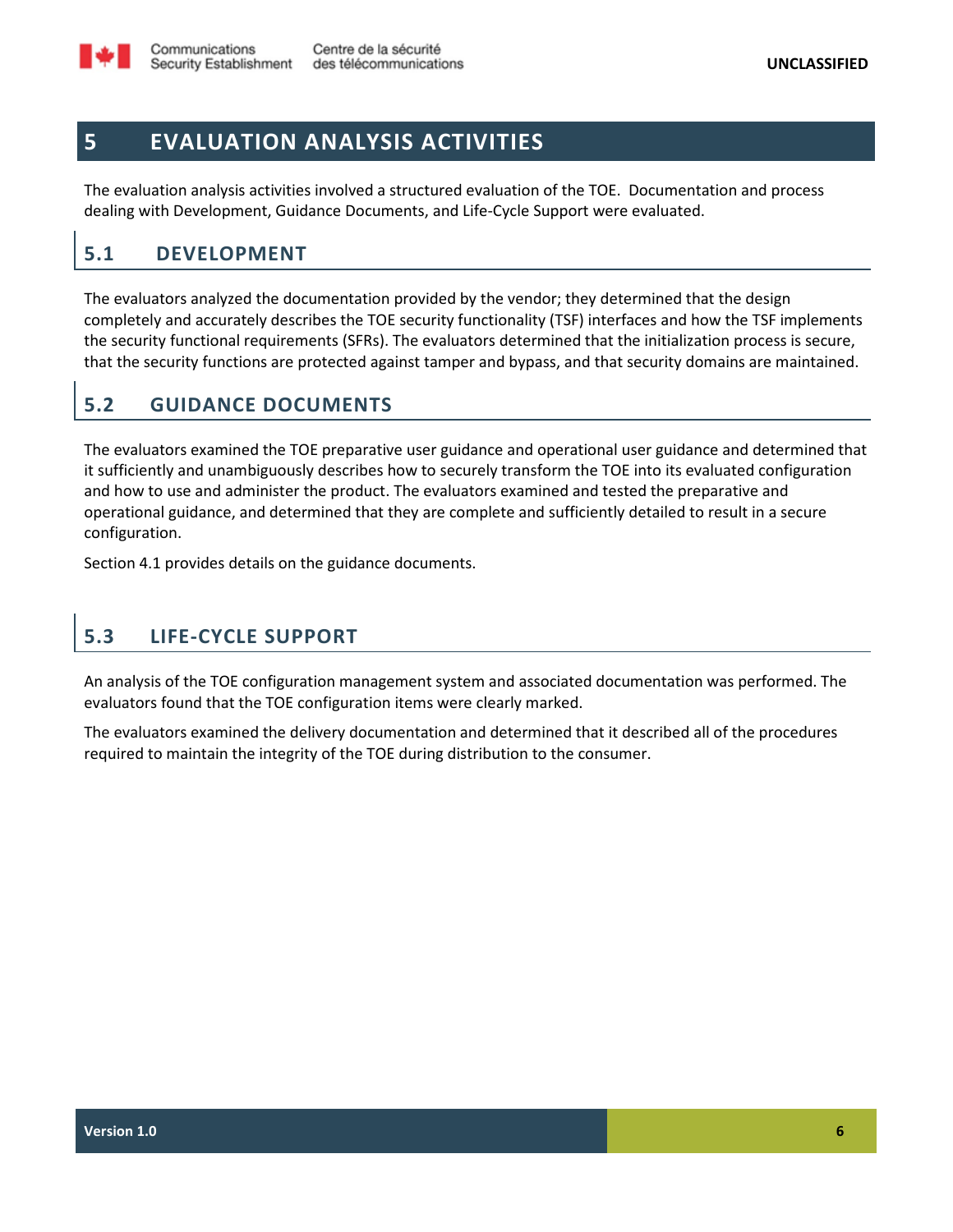

### **6 TESTING ACTIVITIES**

Testing consists of the following three steps: assessing developer tests, performing independent functional tests, and performing penetration tests.

#### **6.1 ASSESSMENT OF DEVELOPER TESTS**

The evaluators verified that the developer has met their testing responsibilities by examining their test evidence, and reviewing their test results, as documented in the ETR. The correspondence between the tests identified in the developer's test documentation and the functional specification was complete.

### **6.2 CONDUCT OF TESTING**

The TOE was subjected to a comprehensive suite of formally documented, independent functional and penetration tests. The detailed testing activities, including configurations, procedures, test cases, expected results and observed results are documented in a separate Test Results document.

#### **6.3 INDEPENDENT FUNCTIONAL TESTING**

During this evaluation, the evaluator developed independent functional tests by examining design and guidance documentation.

All testing was planned and documented to a sufficient level of detail to allow repeatability of the testing procedures and results. The following testing activities were performed:

- a. Repeat of Developer's Tests: The evaluator repeated a subset of the developers tests;
- b. Banner and Authentication Delay: The objective of this test goal is to confirm that the TOE presents an access banner, Kerberos authentication is enforced and a login delay is enforced between failed login attempts on TOE interfaces;
- c. Audit Trail Protection: The objective of this test goal is to confirm that access to the audit log is limited to administrators with the appropriate privileges, the audit log is protected from unauthorized modification and deletion and audit logs contain time stamps;
- d. iLO CLI Identification and Authentication: The objective of this test goal is to confirm that local and Kerberos authentication methods are enforced for the CLI, password length rules are enforced and only administrators with proper privileges can create new user accounts;
- e. iLO Unified Extensible Firmware Interface (UEFI)/ ROM-Based Setup Utility (RBSU) Interface: The objective of this test goal is to confirm that local, Kerberos and LDAP authentication mechanisms are enforced on the iLO UEFI/RBSU interfaces and that restrictions are enforced for the creation of new user accounts;
- f. TOE Connections: The objective of this test goal is confirm that communications with the iLO web GUI and the LDAP sever are encrypted and secured using TLS;
- g. Personal Identity Verification (PIV) Authentication and Authorization: The objective of this test goal is to demonstrate successful and unsuccessful authentication using PIV cards. This test case will also confirm that appropriate privileges are enforced by the TOE for the authenticated user;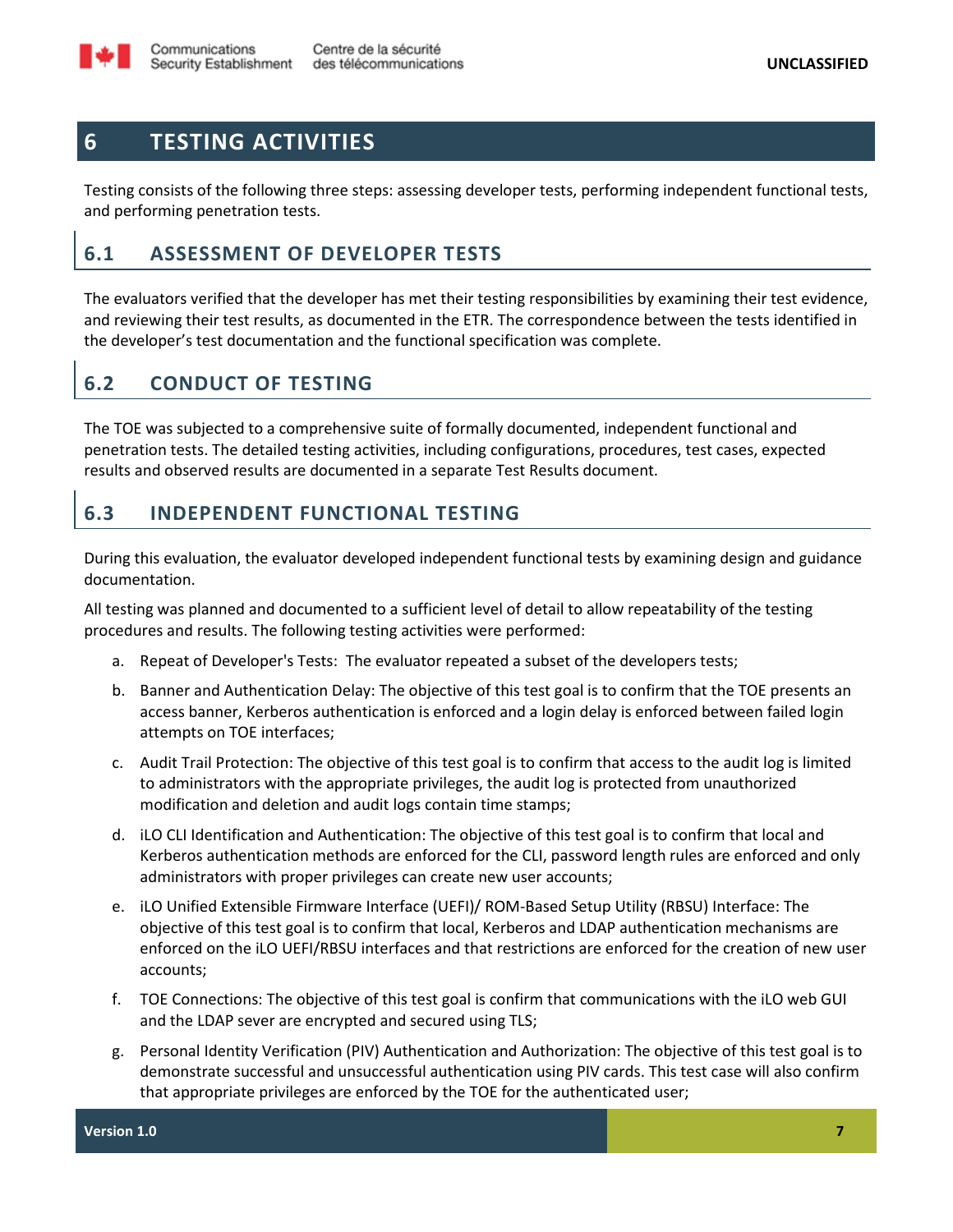

- h. iLO USB Service Port: The objective of this test goal is to confirm that the TOE will reject the usage of a USB storage flash drive; and
- i. Keyboard Controller Style Interface: The objective of this test is to confirm that the TOE can appropriately process allowed and blocked commands to the TOE from the host OS.

#### **6.3.1 FUNCTIONAL TEST RESULTS**

The developer's tests and the independent functional tests yielded the expected results, providing assurance that the TOE behaves as specified in its ST and functional specification.

#### **6.4 INDEPENDENT PENETRATION TESTING**

Subsequent to the independent review of public domain vulnerability databases and all evaluation deliverables, limited independent evaluator penetration testing was conducted. The penetration tests focused on:

- a. Use of automated vulnerability scanning tools to discover potential network, platform and application layer vulnerabilities such as Heartbleed, Shellshock, FREAK, POODLE, and GHOST; and
- b. SNMP Queries: The objective of this test is to attempt to get the TOE to respond to SNMP queries.

#### **6.4.1 PENETRATION TEST RESULTS**

The independent penetration testing did not uncover any exploitable vulnerabilities in the intended operating environment.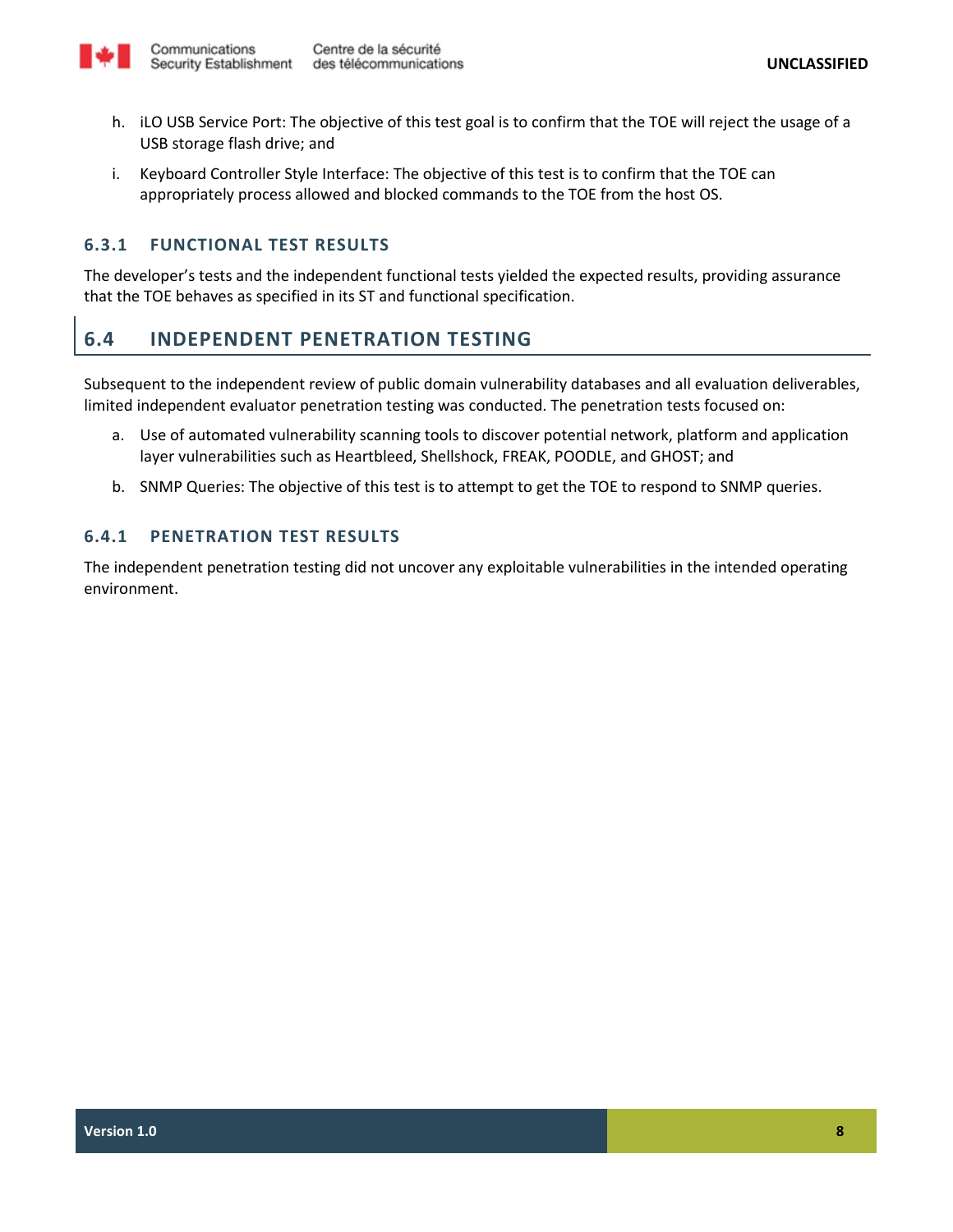

#### **7 RESULTS OF THE EVALUATION**

This evaluation has provided the basis for the conformance claim documented i[n Table 1.](#page-6-1) The overall verdict for this evaluation is **PASS**. These results are supported by evidence in the ETR.

The IT product identified in this report has been evaluated at an approved evaluation facility established under the Canadian Common Criteria Scheme using the Common Methodology for IT Security Evaluation, Version 3.1 Revision 4, for conformance to the Common Criteria for IT Security Evaluation, Version 3.1 Revision 4. These evaluation results apply only to the specific version and release of the product in its evaluated configuration and in conjunction with the complete certification report.

The evaluation has been conducted in accordance with the provisions of the Canadian Common Criteria Scheme and the conclusions of the evaluation facility in the evaluation report are consistent with the evidence adduced. This is not an endorsement of the IT product by CSE or by any other organization that recognizes or gives effect to this certificate, and no warranty of the IT product by CSE or by any other organization that recognizes or gives effect to this certificate, is expressed or implied.

### **7.1 RECOMMENDATIONS/COMMENTS**

It is recommended that all guidance outlined in Section 4.1 be followed to configure the TOE in the evaluated configuration.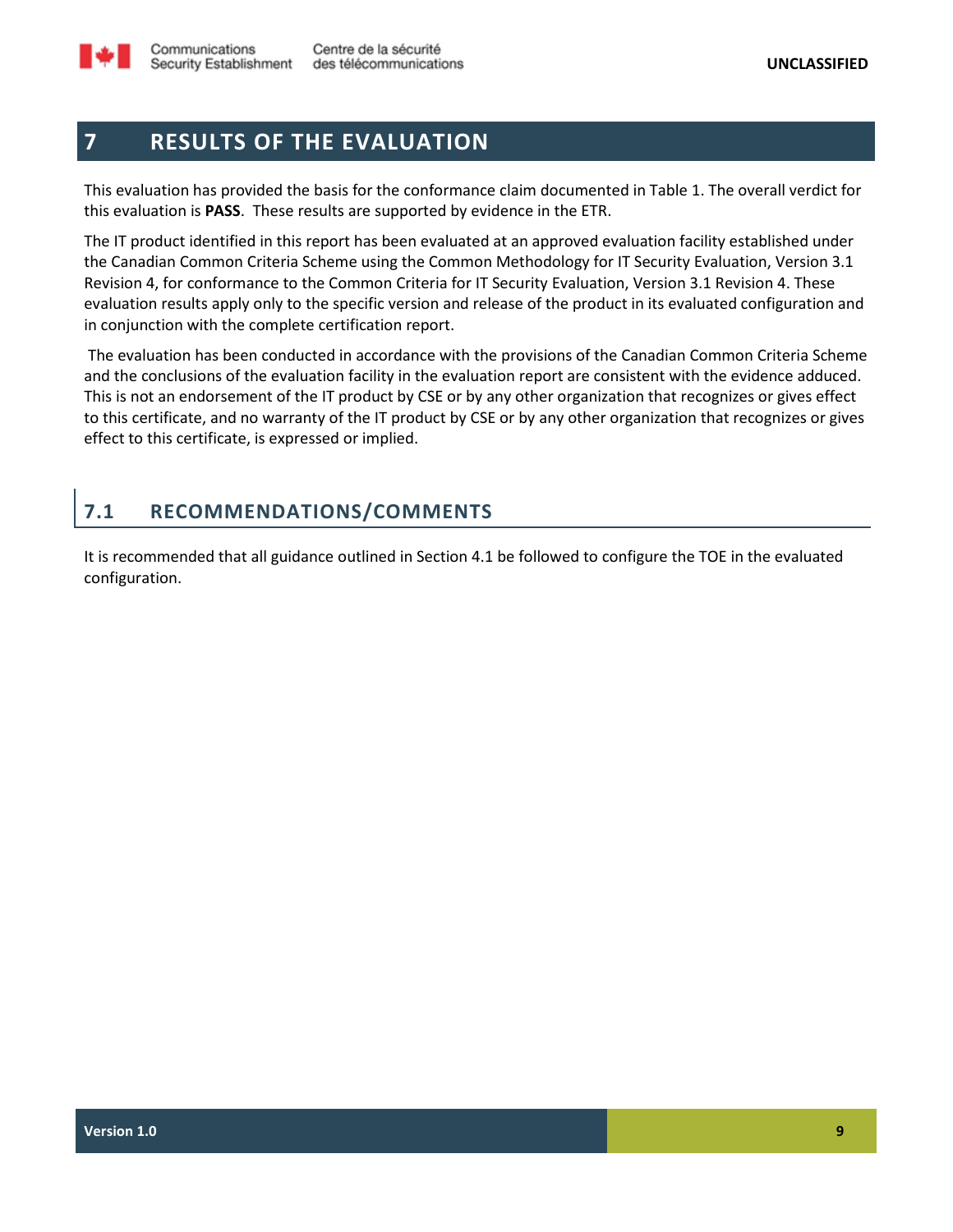

## **8 SUPPORTING CONTENT**

#### **8.1 LIST OF ABBREVIATIONS**

| <b>Term</b> | <b>Definition</b>                            |
|-------------|----------------------------------------------|
| CAVP        | Cryptographic Algorithm Validation Program   |
| <b>CCEF</b> | Common Criteria Evaluation Facility          |
| <b>CM</b>   | <b>Configuration Management</b>              |
| <b>CMVP</b> | Cryptographic Module Validation Program      |
| <b>CSE</b>  | <b>Communications Security Establishment</b> |
| EAL         | <b>Evaluation Assurance Level</b>            |
| ETR         | <b>Evaluation Technical Report</b>           |
| GC          | Government of Canada                         |
| iLO         | Integrated Lights-Out                        |
| IT          | <b>Information Technology</b>                |
| <b>ITS</b>  | <b>Information Technology Security</b>       |
| PIV         | Personal Identity Verification               |
| PP          | <b>Protection Profile</b>                    |
| RBSU        | ROM-Based Setup Utility                      |
| <b>SFR</b>  | <b>Security Functional Requirement</b>       |
| <b>SNMP</b> | Simple Network Management Protocol           |
| <b>ST</b>   | <b>Security Target</b>                       |
| TOE         | Target of Evaluation                         |
| <b>TSF</b>  | <b>TOE Security Function</b>                 |
| <b>UEFI</b> | Unified Extensible Firmware Interface        |